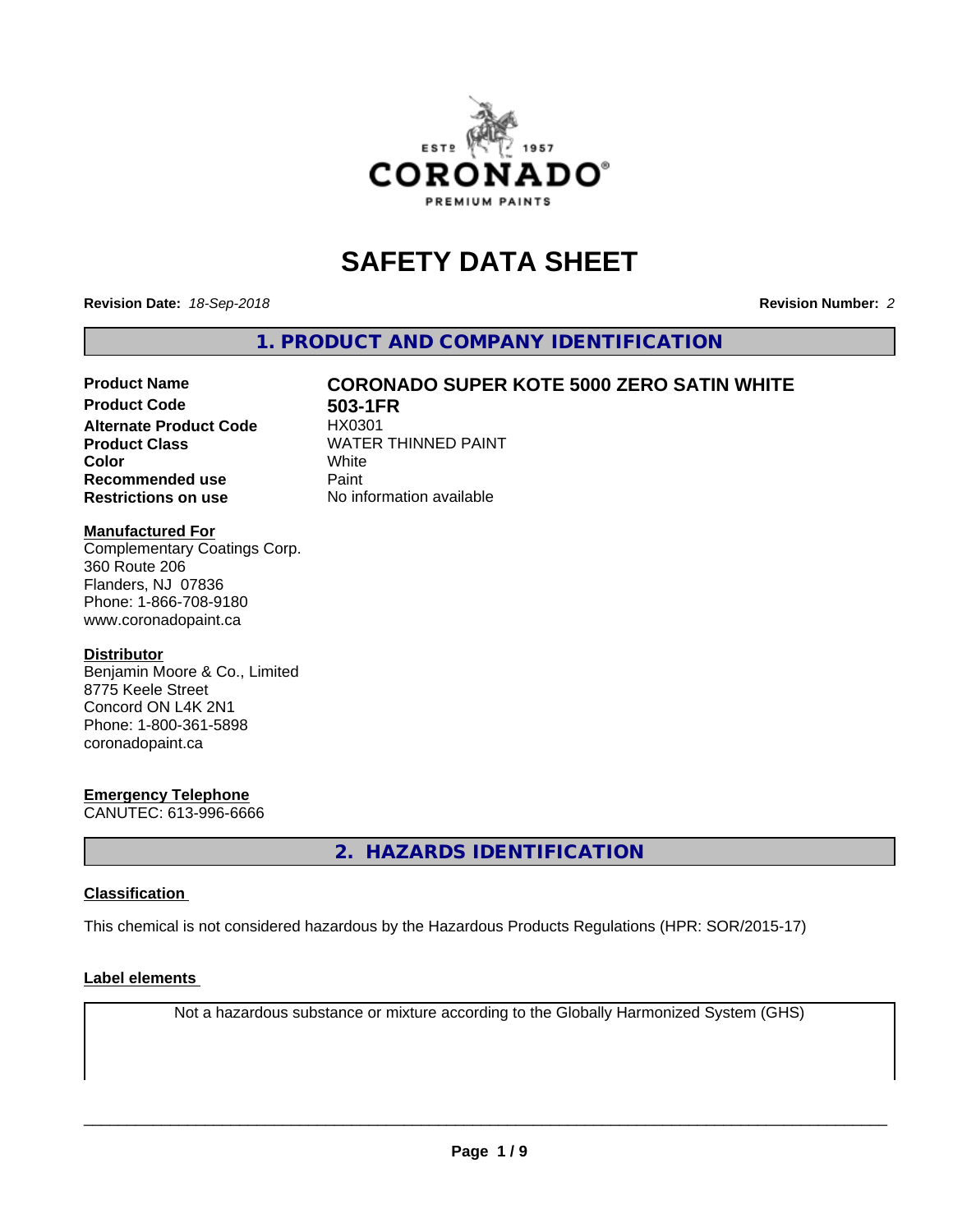**Appearance** liquid

**Odor** little or no odor

**Other information**

No information available

#### **3. COMPOSITION INFORMATION ON COMPONENTS**

\_\_\_\_\_\_\_\_\_\_\_\_\_\_\_\_\_\_\_\_\_\_\_\_\_\_\_\_\_\_\_\_\_\_\_\_\_\_\_\_\_\_\_\_\_\_\_\_\_\_\_\_\_\_\_\_\_\_\_\_\_\_\_\_\_\_\_\_\_\_\_\_\_\_\_\_\_\_\_\_\_\_\_\_\_\_\_\_\_\_\_\_\_

| Chemical<br>name                    | <b>NC</b><br>ں                     | <br>C.<br>Mainh<br>$\sqrt{2}$ |
|-------------------------------------|------------------------------------|-------------------------------|
| <br>÷.<br>ı dioxide<br>itani<br>ium | -<br>$\sim$<br>3463<br>ั⊀-ค<br>ບບ  | 200<br>ໍດ<br>3U%<br>. U       |
| Nepheline svenite                   | .OG<br>$\sim$<br>$\Delta$<br>$-11$ | 5%                            |

# **4. FIRST AID MEASURES General Advice General Advice No hazards which require special first aid measures. Eye Contact Exercise 20 All 20 All 20 All 20 All 20 All 20 All 20 All 20 All 20 All 20 All 20 All 20 All 20 All 20 All 20 All 20 All 20 All 20 All 20 All 20 All 20 All 20 All 20 All 20 All 20 All 20 All 20 All 20 All 20** minutes and consult a physician. **Skin Contact** Same of the Mash off immediately with soap and plenty of water while removing all contaminated clothes and shoes. **Inhalation** Move to fresh air. If symptoms persist, call a physician. **Ingestion Ingestion Clean mouth with water and afterwards drink plenty of** water. Consult a physician if necessary. **Most Important Symptoms/Effects** None known. **Notes To Physician** Motes To Physician Treat symptomatically. **5. FIRE-FIGHTING MEASURES**

| <b>Suitable Extinguishing Media</b>                                    | Use extinguishing measures that are appropriate to local<br>circumstances and the surrounding environment.                                   |
|------------------------------------------------------------------------|----------------------------------------------------------------------------------------------------------------------------------------------|
| <b>Protective Equipment And Precautions For</b><br><b>Firefighters</b> | As in any fire, wear self-contained breathing apparatus<br>pressure-demand, MSHA/NIOSH (approved or equivalent)<br>and full protective gear. |
| <b>Specific Hazards Arising From The Chemical</b>                      | Closed containers may rupture if exposed to fire or<br>extreme heat.                                                                         |
| <b>Sensitivity To Mechanical Impact</b>                                | No.                                                                                                                                          |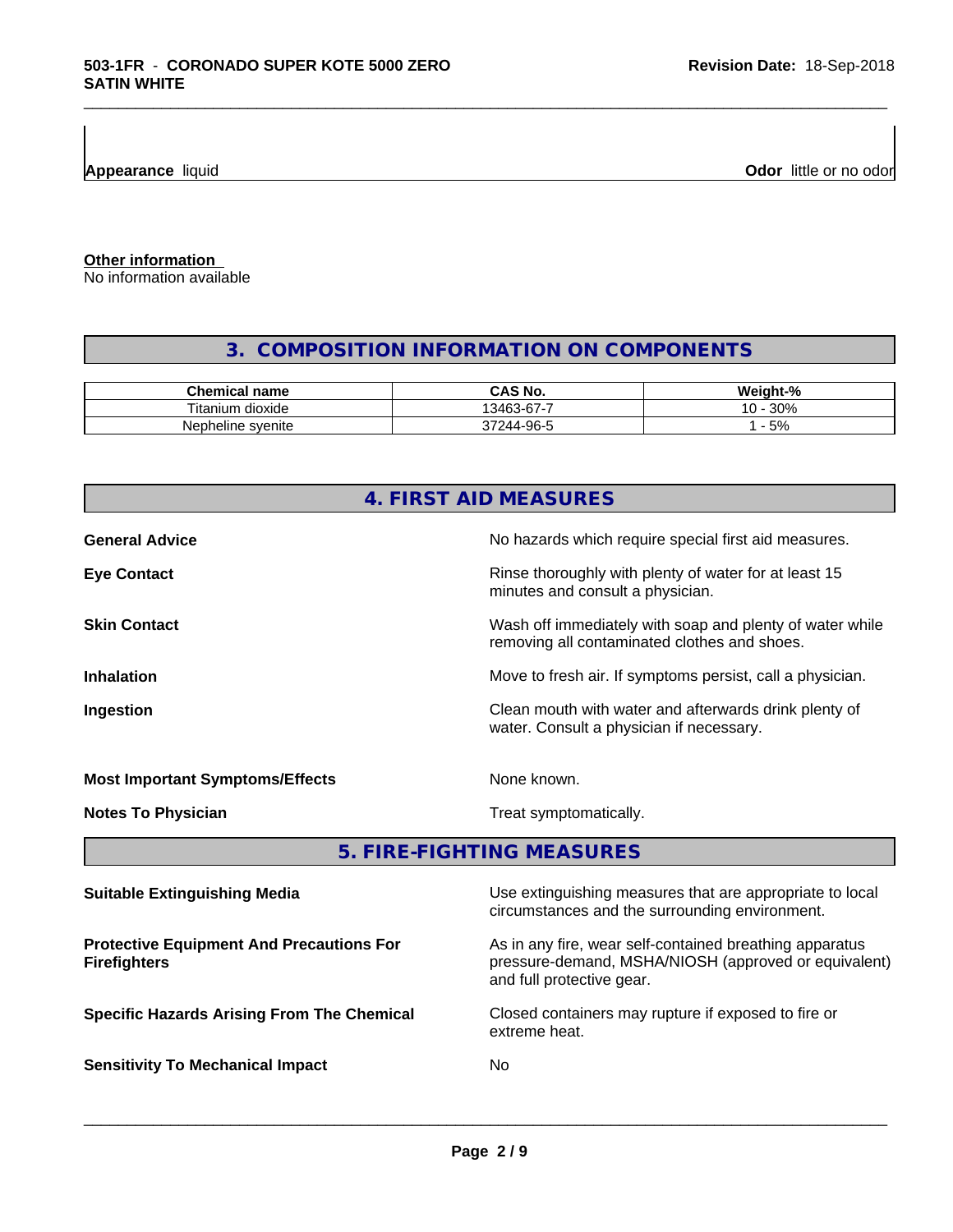| <b>Sensitivity To Static Discharge</b>                                           |                        | No                                                 |                                |
|----------------------------------------------------------------------------------|------------------------|----------------------------------------------------|--------------------------------|
| <b>Flash Point Data</b><br>Flash Point (°F)<br>Flash Point (°C)<br><b>Method</b> |                        | Not applicable<br>Not applicable<br>Not applicable |                                |
| <b>Flammability Limits In Air</b>                                                |                        |                                                    |                                |
| Lower flammability limit:<br><b>Upper flammability limit:</b>                    |                        | Not applicable<br>Not applicable                   |                                |
| <b>NFPA</b><br>Health: 1                                                         | <b>Flammability: 0</b> | <b>Instability: 0</b>                              | <b>Special: Not Applicable</b> |

\_\_\_\_\_\_\_\_\_\_\_\_\_\_\_\_\_\_\_\_\_\_\_\_\_\_\_\_\_\_\_\_\_\_\_\_\_\_\_\_\_\_\_\_\_\_\_\_\_\_\_\_\_\_\_\_\_\_\_\_\_\_\_\_\_\_\_\_\_\_\_\_\_\_\_\_\_\_\_\_\_\_\_\_\_\_\_\_\_\_\_\_\_

#### **NFPA Legend**

- 0 Not Hazardous
- 1 Slightly
- 2 Moderate
- 3 High
- 4 Severe

*The ratings assigned are only suggested ratings, the contractor/employer has ultimate responsibilities for NFPA ratings where this system is used.*

*Additional information regarding the NFPA rating system is available from the National Fire Protection Agency (NFPA) at www.nfpa.org.*

#### **6. ACCIDENTAL RELEASE MEASURES**

**Personal Precautions Precautions** Avoid contact with skin, eyes and clothing. Ensure adequate ventilation.

**Other Information Other Information Prevent further leakage or spillage if safe to do so.** 

**Environmental precautions** See Section 12 for additional Ecological Information.

**Methods for Cleaning Up Example 20 Soak** up with inert absorbent material. Sweep up and shovel into suitable containers for disposal.

vapors, spray mists or sanding dust. In case of insufficient

ventilation, wear suitable respiratory equipment.

**7. HANDLING AND STORAGE**

**Handling Handling Avoid contact with skin, eyes and clothing. Avoid breathing** 

**Storage Keep container tightly closed.** Keep out of the reach of

**Incompatible Materials Incompatible Materials No information available** 

 $\overline{\phantom{a}}$  ,  $\overline{\phantom{a}}$  ,  $\overline{\phantom{a}}$  ,  $\overline{\phantom{a}}$  ,  $\overline{\phantom{a}}$  ,  $\overline{\phantom{a}}$  ,  $\overline{\phantom{a}}$  ,  $\overline{\phantom{a}}$  ,  $\overline{\phantom{a}}$  ,  $\overline{\phantom{a}}$  ,  $\overline{\phantom{a}}$  ,  $\overline{\phantom{a}}$  ,  $\overline{\phantom{a}}$  ,  $\overline{\phantom{a}}$  ,  $\overline{\phantom{a}}$  ,  $\overline{\phantom{a}}$ 

**8. EXPOSURE CONTROLS/PERSONAL PROTECTION**

children.

**Exposure Limits**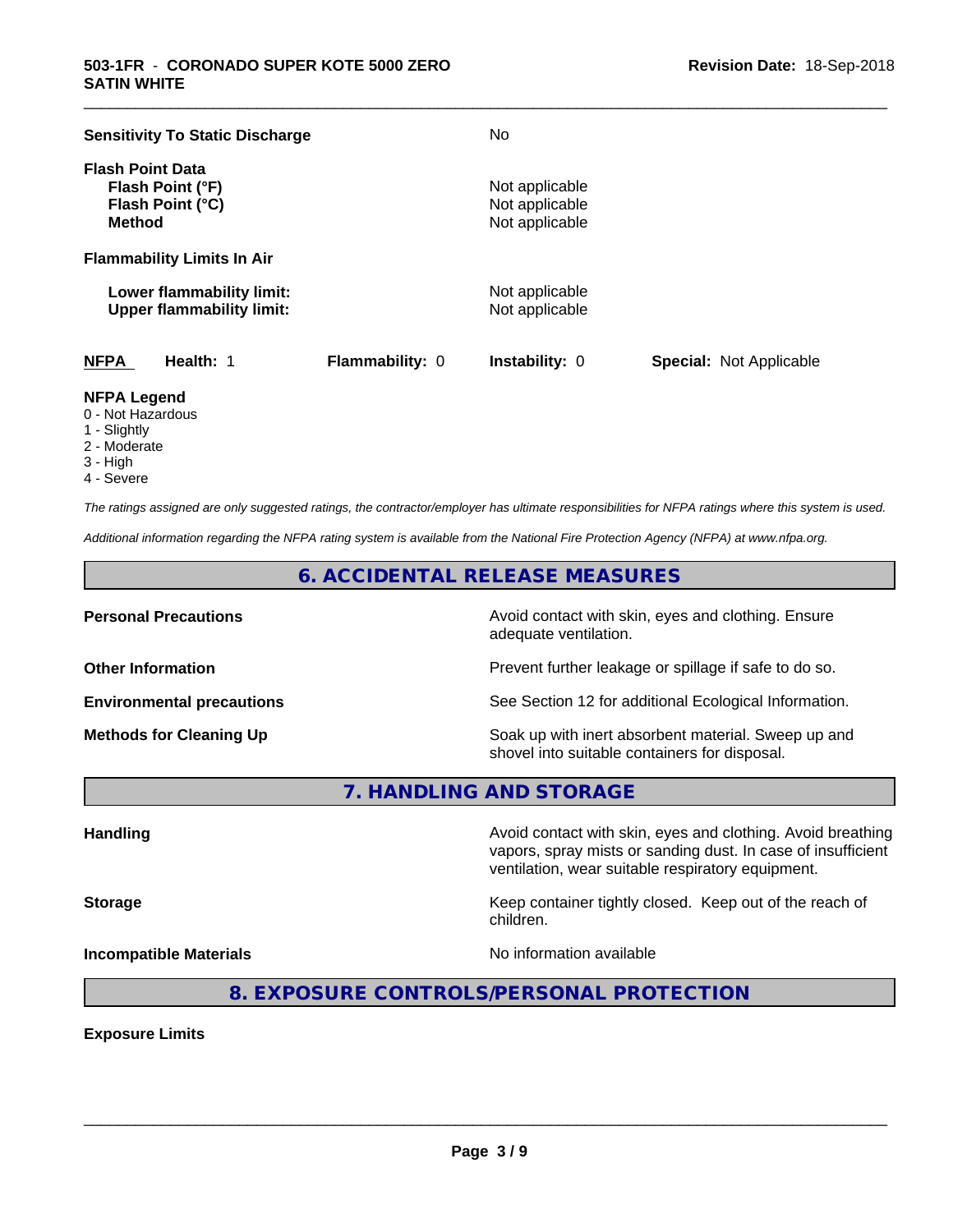| <b>Chemical name</b> | <b>ACGIH TLV</b>                     | Alberta                              | <b>British Columbia</b>                  | Ontario           | Quebec                          |
|----------------------|--------------------------------------|--------------------------------------|------------------------------------------|-------------------|---------------------------------|
| Titanium dioxide     | <b>TWA</b><br>10 mg/m <sup>3</sup> - | <b>TWA</b><br>10 mg/m <sup>3</sup> - | 10 mg/m $3$ - TWA                        | 10 mg/m $3$ - TWA | TWAEV<br>10 mg/m <sup>3</sup> - |
|                      |                                      |                                      | <b>TWA</b><br>$3 \text{ ma/m}^3$ $^{-1}$ |                   |                                 |
| Nepheline svenite    | N/E                                  | N/E                                  | N/E                                      | 10 mg/m $3$ - TWA | N/E                             |

\_\_\_\_\_\_\_\_\_\_\_\_\_\_\_\_\_\_\_\_\_\_\_\_\_\_\_\_\_\_\_\_\_\_\_\_\_\_\_\_\_\_\_\_\_\_\_\_\_\_\_\_\_\_\_\_\_\_\_\_\_\_\_\_\_\_\_\_\_\_\_\_\_\_\_\_\_\_\_\_\_\_\_\_\_\_\_\_\_\_\_\_\_

#### **Legend**

ACGIH - American Conference of Governmental Industrial Hygienists Alberta - Alberta Occupational Exposure Limits British Columbia - British Columbia Occupational Exposure Limits Ontario - Ontario Occupational Exposure Limits Quebec - Quebec Occupational Exposure Limits

N/E - Not established

# **Personal Protective Equipment**<br>**Eye/Face Protection**

## **Engineering Measures Engineering Measures Engineering Measures Ensure adequate ventilation, especially in confined areas.**

Safety glasses with side-shields. **Skin Protection Protection Protective gloves and impervious clothing. Respiratory Protection In case of insufficient ventilation wear suitable respiratory** equipment.

**Hygiene Measures Avoid contact with skin, eyes and clothing. Remove and Avoid contact with skin, eyes and clothing. Remove and** wash contaminated clothing before re-use. Wash thoroughly after handling.

#### **9. PHYSICAL AND CHEMICAL PROPERTIES**

| Appearance                           | liquid                   |
|--------------------------------------|--------------------------|
| Odor                                 | little or no odor        |
| <b>Odor Threshold</b>                | No information available |
| Density (Ibs/gal)                    | $9.8 - 10.2$             |
| <b>Specific Gravity</b>              | $1.17 - 1.22$            |
| рH                                   | No information available |
| <b>Viscosity (cps)</b>               | No information available |
| Solubility(ies)                      | No information available |
| <b>Water solubility</b>              | No information available |
| <b>Evaporation Rate</b>              | No information available |
| Vapor pressure @20 °C (kPa)          | No information available |
| Vapor density                        | No information available |
| Wt. % Solids                         | $40 - 50$                |
| Vol. % Solids                        | $30 - 40$                |
| Wt. % Volatiles                      | $50 - 60$                |
| Vol. % Volatiles                     | $60 - 70$                |
| <b>VOC Regulatory Limit (g/L)</b>    | < 5                      |
| <b>Boiling Point (°F)</b>            | 212                      |
| <b>Boiling Point (°C)</b>            | 100                      |
| <b>Freezing Point (°F)</b>           | 32                       |
| <b>Freezing Point (°C)</b>           | 0                        |
| Flash Point (°F)                     | Not applicable           |
| Flash Point (°C)                     | Not applicable           |
| <b>Method</b>                        | Not applicable           |
| Flammability (solid, gas)            | Not applicable           |
| <b>Upper flammability limit:</b>     | Not applicable           |
| Lower flammability limit:            | Not applicable           |
| <b>Autoignition Temperature (°F)</b> | No information available |
|                                      |                          |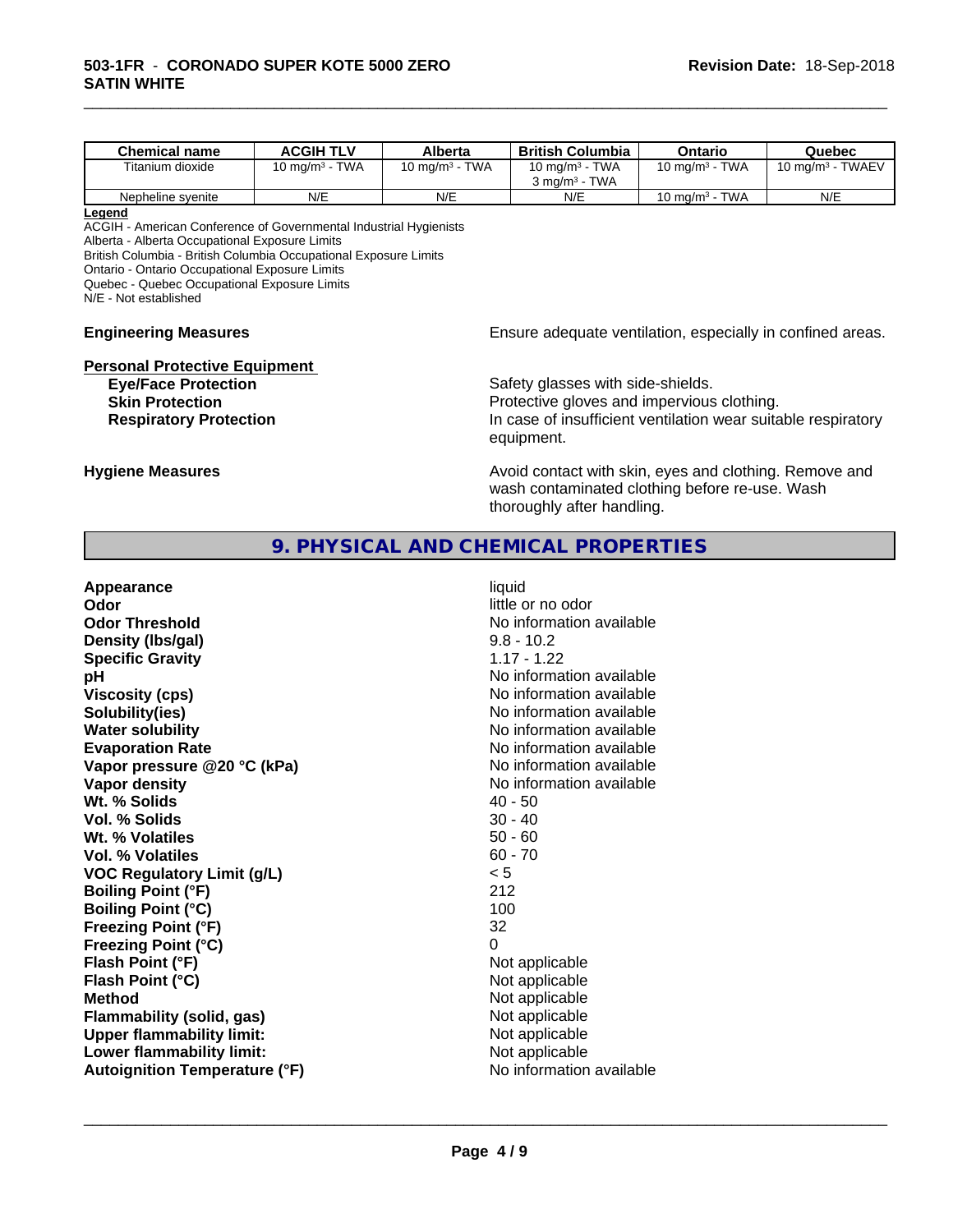**Autoignition Temperature (°C)**<br> **Decomposition Temperature (°F)** No information available **Decomposition Temperature (°F)**<br> **Decomposition Temperature (°C)**<br>
No information available **Decomposition Temperature (°C) Partition coefficient** 

\_\_\_\_\_\_\_\_\_\_\_\_\_\_\_\_\_\_\_\_\_\_\_\_\_\_\_\_\_\_\_\_\_\_\_\_\_\_\_\_\_\_\_\_\_\_\_\_\_\_\_\_\_\_\_\_\_\_\_\_\_\_\_\_\_\_\_\_\_\_\_\_\_\_\_\_\_\_\_\_\_\_\_\_\_\_\_\_\_\_\_\_\_

## **10. STABILITY AND REACTIVITY**

| <b>Reactivity</b>                         | Not Applicable                           |
|-------------------------------------------|------------------------------------------|
| <b>Chemical Stability</b>                 | Stable under normal conditions.          |
| <b>Conditions to avoid</b>                | Prevent from freezing.                   |
| <b>Incompatible Materials</b>             | No materials to be especially mentioned. |
| <b>Hazardous Decomposition Products</b>   | None under normal use.                   |
| <b>Possibility of hazardous reactions</b> | None under normal conditions of use.     |

#### **11. TOXICOLOGICAL INFORMATION**

#### **Product Information Information on likely routes of exposure**

**Principal Routes of Exposure Exposure** Eye contact, skin contact and inhalation.

**Acute Toxicity** 

**Product Information Internation International Contract Contract Area Mondaterry Area Mondaterry Area Mondaterry Area Mondaterry Area Mondaterry Area Mondaterry Area Mondaterry Area Mondaterry Area Mondaterry Area Mond** 

#### **Symptoms** related to the physical, chemical and toxicological characteristics

**Symptoms** No information available

#### **Delayed and immediate effects as well as chronic effects from short and long-term exposure**

| May cause slight irritation                                                                                     |
|-----------------------------------------------------------------------------------------------------------------|
| Substance may cause slight skin irritation. Prolonged or<br>repeated contact may dry skin and cause irritation. |
| May cause irritation of respiratory tract.                                                                      |
| Ingestion may cause gastrointestinal irritation, nausea,<br>vomiting and diarrhea.                              |
| No information available.                                                                                       |
| No information available.                                                                                       |
| No information available.                                                                                       |
| No information available.                                                                                       |
| No information available.                                                                                       |
| No information available.                                                                                       |
| No information available.                                                                                       |
| No information available.                                                                                       |
| No information available.                                                                                       |
| No information available.                                                                                       |
|                                                                                                                 |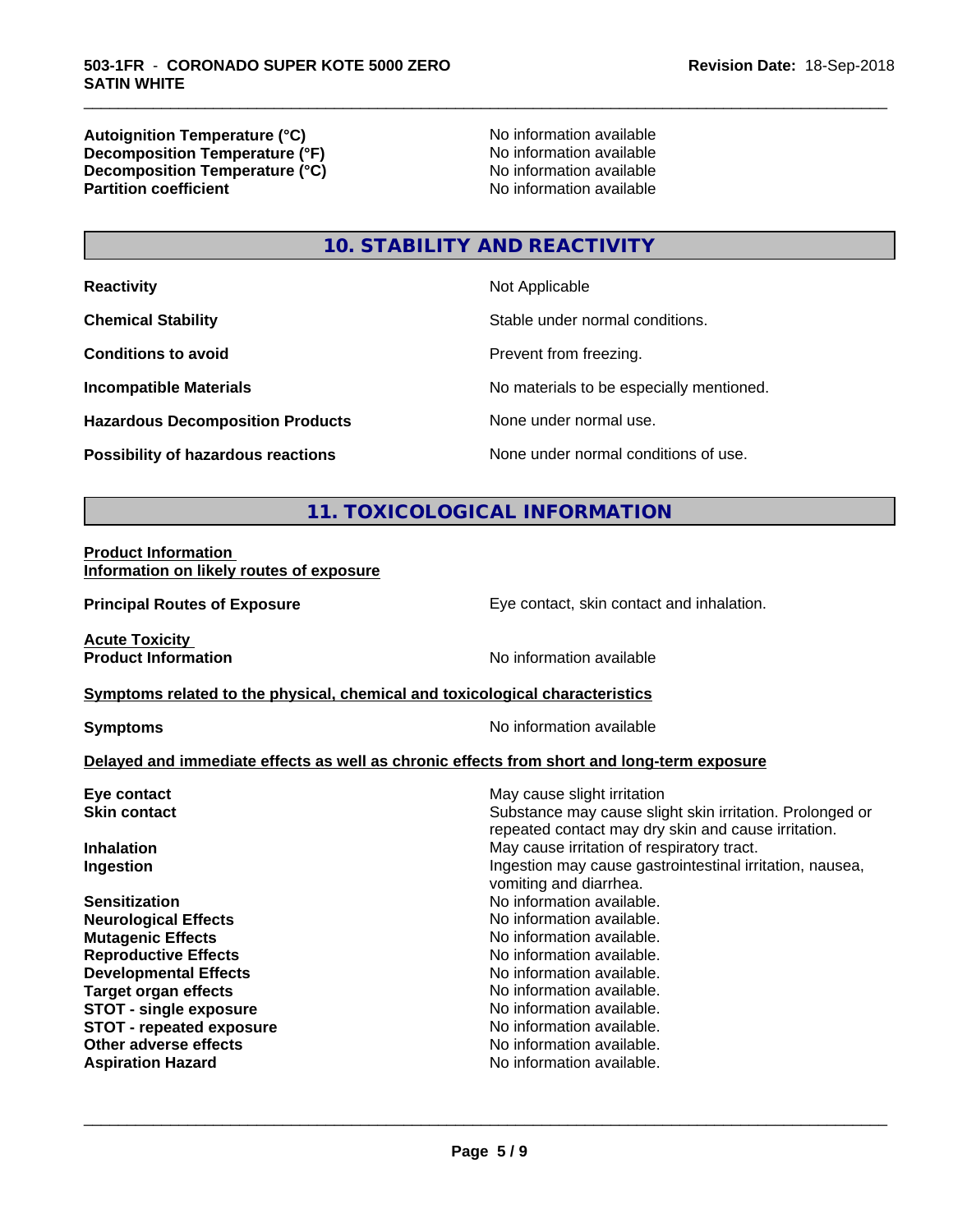#### **Numerical measures of toxicity**

#### **The following values are calculated based on chapter 3.1 of the GHS document**

|  | <b>ATEmix (oral)</b> |
|--|----------------------|
|  |                      |

**(oral) ATEMIX (oral) ATEMIX (oral) 70269** mg/kg

\_\_\_\_\_\_\_\_\_\_\_\_\_\_\_\_\_\_\_\_\_\_\_\_\_\_\_\_\_\_\_\_\_\_\_\_\_\_\_\_\_\_\_\_\_\_\_\_\_\_\_\_\_\_\_\_\_\_\_\_\_\_\_\_\_\_\_\_\_\_\_\_\_\_\_\_\_\_\_\_\_\_\_\_\_\_\_\_\_\_\_\_\_

#### **Component Information**

Titanium dioxide LD50 Oral: > 10000 mg/kg (Rat)

#### **Chronic Toxicity**

#### **Carcinogenicity**

*The information below indicateswhether each agency has listed any ingredient as a carcinogen:.*

| <b>Chemical name</b> | <b>IARC</b>                     | <b>NTP</b> |
|----------------------|---------------------------------|------------|
|                      | 2B<br>Possible Human Carcinogen |            |
| Titanium<br>dioxide  |                                 |            |

• Although IARC has classified titanium dioxide as possibly carcinogenic to humans (2B), their summary concludes: "No significant exposure to titanium dioxide is thought to occur during the use of products in which titanium dioxide is bound to other materials, such as paint."

#### **Legend**

IARC - International Agency for Research on Cancer NTP - National Toxicity Program OSHA - Occupational Safety & Health Administration

**12. ECOLOGICAL INFORMATION**

#### **Ecotoxicity Effects**

The environmental impact of this product has not been fully investigated.

#### **Product Information**

#### **Acute Toxicity to Fish**

No information available

#### **Acute Toxicity to Aquatic Invertebrates**

No information available

#### **Acute Toxicity to Aquatic Plants**

No information available

#### **Persistence / Degradability**

No information available.

#### **Bioaccumulation**

No information available.

#### **Mobility in Environmental Media**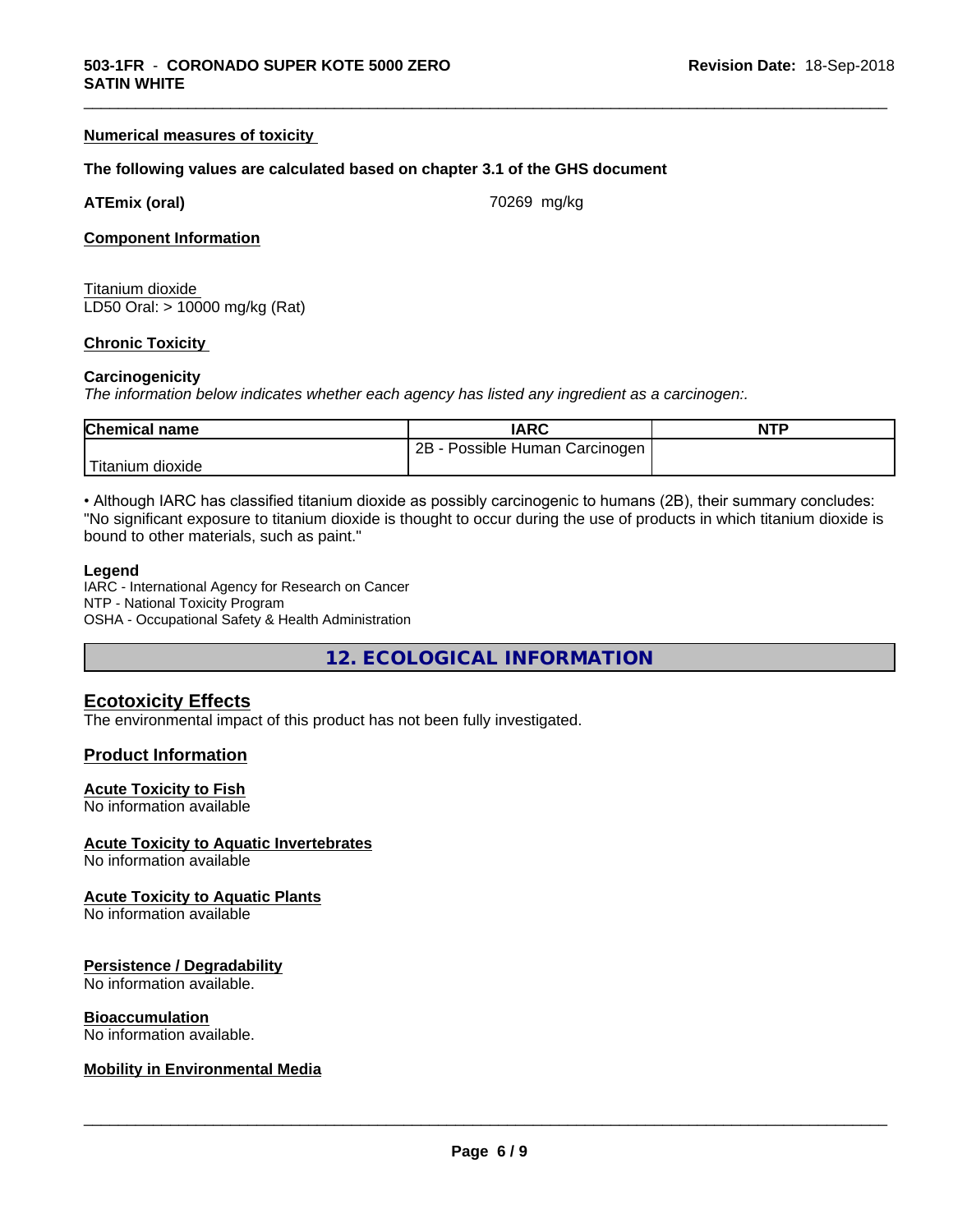No information available.

#### **Ozone**

No information available

#### **Component Information**

#### **Acute Toxicity to Fish**

Titanium dioxide  $LCS0:$  > 1000 mg/L (Fathead Minnow - 96 hr.)

#### **Acute Toxicity to Aquatic Invertebrates**

No information available

#### **Acute Toxicity to Aquatic Plants**

No information available

**13. DISPOSAL CONSIDERATIONS**

\_\_\_\_\_\_\_\_\_\_\_\_\_\_\_\_\_\_\_\_\_\_\_\_\_\_\_\_\_\_\_\_\_\_\_\_\_\_\_\_\_\_\_\_\_\_\_\_\_\_\_\_\_\_\_\_\_\_\_\_\_\_\_\_\_\_\_\_\_\_\_\_\_\_\_\_\_\_\_\_\_\_\_\_\_\_\_\_\_\_\_\_\_

**Waste Disposal Method** Dispose of in accordance with federal, state, provincial, and local regulations. Local requirements may vary, consult your sanitation department or state-designated environmental protection agency for more disposal options.

**14. TRANSPORT INFORMATION**

| <b>TDG</b>         | Not regulated |
|--------------------|---------------|
| <b>ICAO / IATA</b> | Not regulated |
| <b>IMDG / IMO</b>  | Not regulated |

#### **15. REGULATORY INFORMATION**

#### **International Inventories**

| <b>TSCA: United States</b> | Yes - All components are listed or exempt. |
|----------------------------|--------------------------------------------|
| <b>DSL: Canada</b>         | Yes - All components are listed or exempt. |

#### **National Pollutant Release Inventory (NPRI)**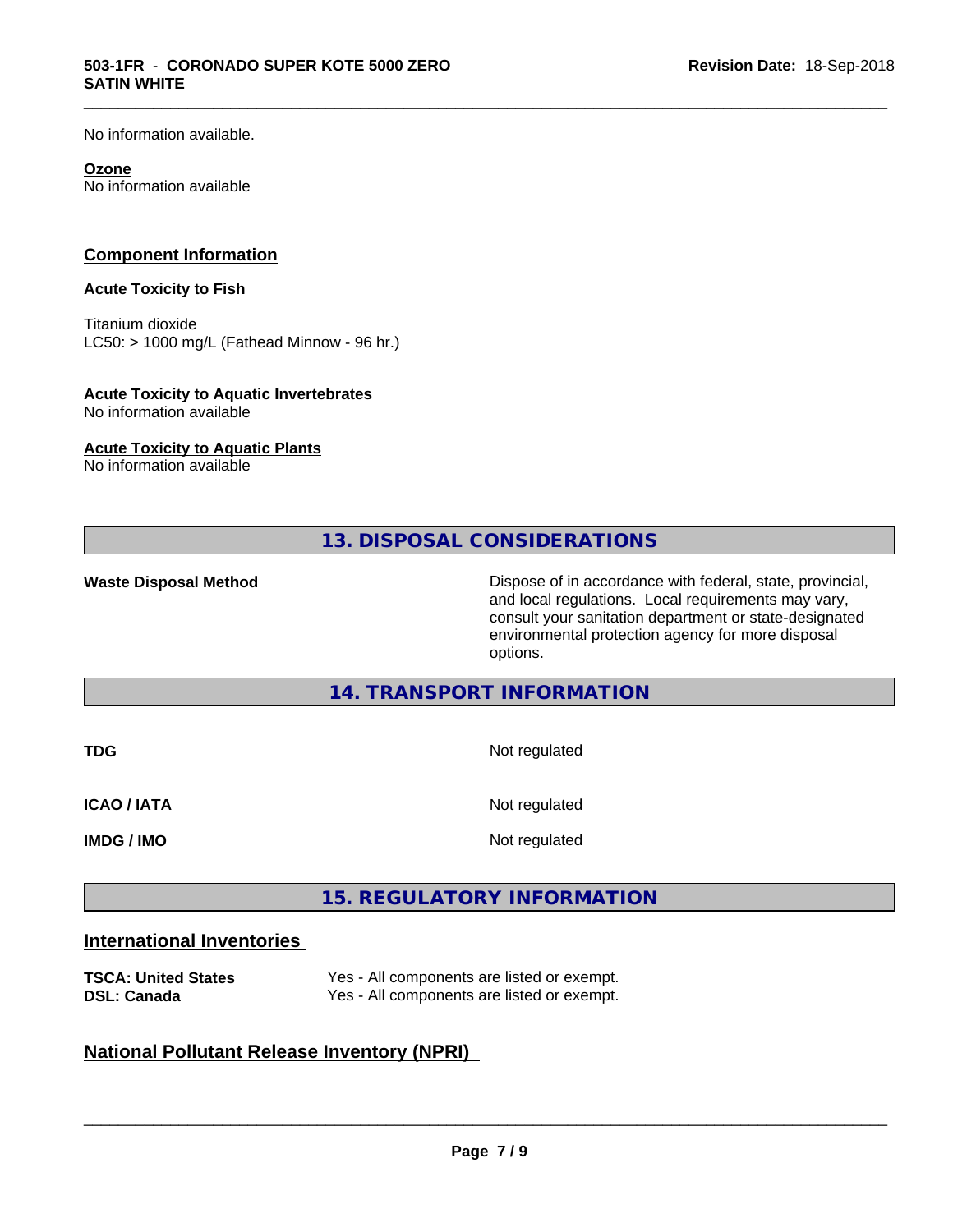#### **NPRI Parts 1- 4**

This product contains the following Parts 1-4 NPRI chemicals:

*None*

#### **NPRI Part 5**

This product contains the following NPRI Part 5 Chemicals:

*None*

#### **WHMIS Regulatory Status**

This product has been classified in accordance with the hazard criteria of the Hazardous Products Regulations (HPR) and the SDS contains all the information required by the HPR.

\_\_\_\_\_\_\_\_\_\_\_\_\_\_\_\_\_\_\_\_\_\_\_\_\_\_\_\_\_\_\_\_\_\_\_\_\_\_\_\_\_\_\_\_\_\_\_\_\_\_\_\_\_\_\_\_\_\_\_\_\_\_\_\_\_\_\_\_\_\_\_\_\_\_\_\_\_\_\_\_\_\_\_\_\_\_\_\_\_\_\_\_\_

| 16. OTHER INFORMATION                    |           |                        |                             |  |
|------------------------------------------|-----------|------------------------|-----------------------------|--|
| $HMIS -$                                 | Health: 1 | <b>Flammability: 0</b> | <b>Reactivity: 0 PPE: -</b> |  |
| <b>HMIS Legend</b><br>0 - Minimal Hazard |           |                        |                             |  |

- 
- 1 Slight Hazard
- 2 Moderate Hazard
- 3 Serious Hazard
- 4 Severe Hazard
- \* Chronic Hazard

X - Consult your supervisor or S.O.P. for "Special" handling instructions.

*Note: The PPE rating has intentionally been left blank. Choose appropriate PPE that will protect employees from the hazards the material will present under the actual normal conditions of use.*

*Caution: HMISÒ ratings are based on a 0-4 rating scale, with 0 representing minimal hazards or risks, and 4 representing significant hazards or risks. Although HMISÒ ratings are not required on MSDSs under 29 CFR 1910.1200, the preparer, has chosen to provide them. HMISÒ ratings are to be used only in conjunction with a fully implemented HMISÒ program by workers who have received appropriate HMISÒ training. HMISÒ is a registered trade and service mark of the NPCA. HMISÒ materials may be purchased exclusively from J. J. Keller (800) 327-6868.*

 **WARNING!** If you scrape, sand, or remove old paint, you may release lead dust. LEAD IS TOXIC. EXPOSURE TO LEAD DUST CAN CAUSE SERIOUS ILLNESS, SUCH AS BRAIN DAMAGE, ESPECIALLY IN CHILDREN. PREGNANT WOMEN SHOULD ALSO AVOID EXPOSURE.Wear a NIOSH approved respirator to control lead exposure. Clean up carefully with a HEPA vacuum and a wet mop. Before you start, find out how to protect yourself and your family by logging onto Health Canada @

http://www.hc-sc.gc.ca/ewh-semt/contaminants/lead-plomb/asked\_questions-questions\_posees-eng.php.

| <b>Prepared By</b>                                  | <b>Product Stewardship Department</b><br>Benjamin Moore & Co.<br>101 Paragon Drive<br>Montvale, NJ 07645<br>800-225-5554 |  |
|-----------------------------------------------------|--------------------------------------------------------------------------------------------------------------------------|--|
| <b>Revision Date:</b><br><b>Reason for revision</b> | 18-Sep-2018<br>Not available                                                                                             |  |